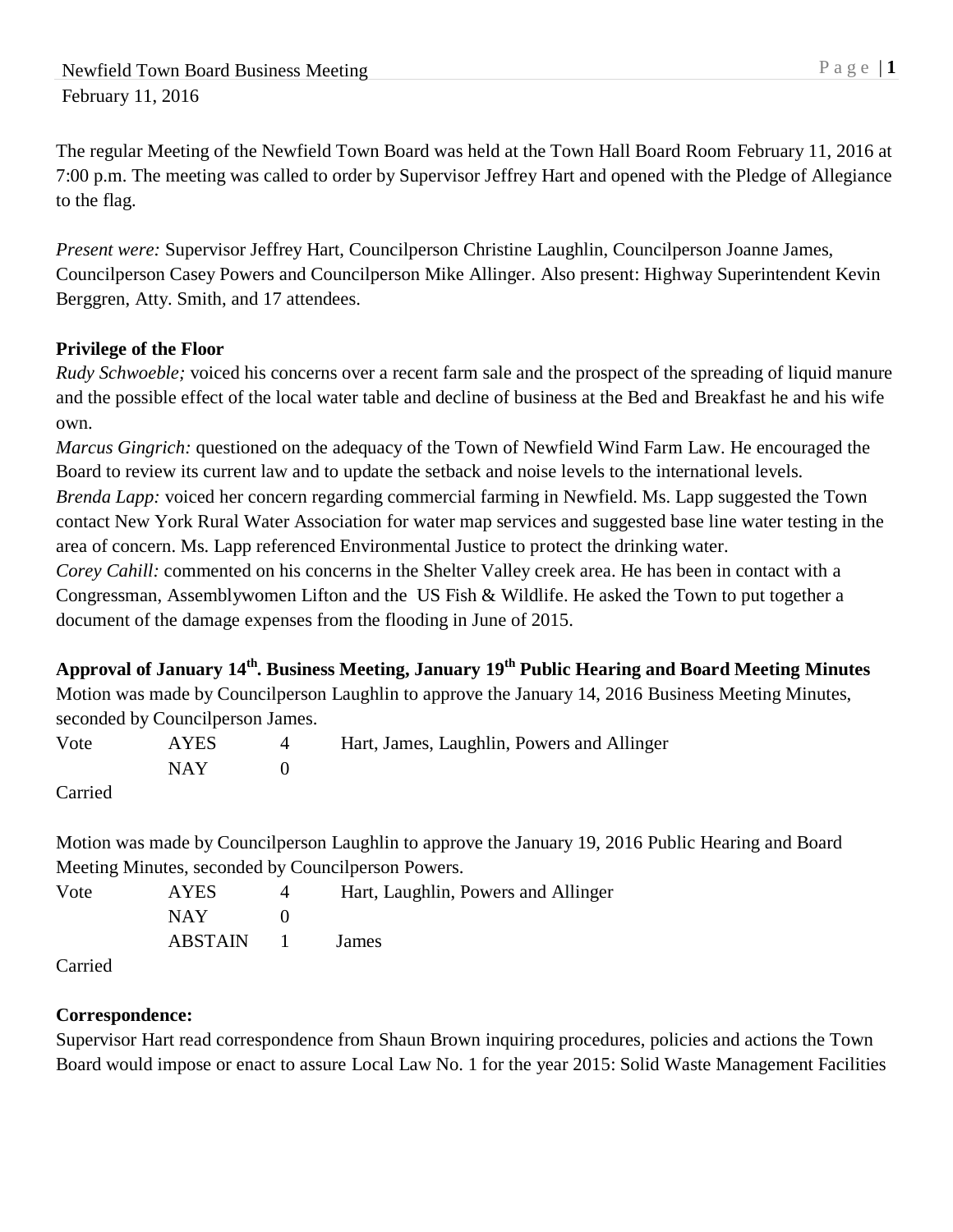Law is enforced. Mr. Brown also asked that the Town Board utilize Local Law No. 1 for the year 2014: Road Use and Preservation.

Supervisor Hart also read a letter from Matt Schwoeble regarding the recent purchase of farm land near his home and the prospect of manure slurry being used on the land and contaminating the wells in the area. Mr. Schwoeble raised the question of banning the use of manure mixture.

### **Reports:**

*Highway*: Highway Superintendent Kevin Berggren reported the new 10 wheel truck has been delivered and is being tested before being put into service. Superintendent Berggren reported crusher run was being brought in for future road projects as well as salt and sand for current use.

*Code Enforcement*: Code Enforcement Officer Bill Baker was absent. Superintendent Hart stated CEO Baker had been dealing with a deteriorating barn situation on Adams Road.

*Water Sewer*: Highway Superintendent Berggren reported trees had been removed by the Trumbull Corner Road water tank and the Pine Circle pump house. Supervisor Hart commented on the Shelter Valley pump house roof problem. It is felt that covering the pump house with a tuss metal or shingle roof would help prolong the life of the building. Highway Superintendent also commented he had attended meetings with Tompkins County regarding the Main Street Bridge.

*Recreation*: Recreation Director Reid Hoskins was absent; Supervisor Hart read Director Hoskins report. *Planning Board:* Planning Board member Diana Bryant reported, the Planning Board along with George Frantz will meet with the Town Board Thursday, February 25. After that meeting there will be two public forums, one in March with information regarding Site Plan Review, Subdivisions and Zoning and the second in April discussing the Pros and Cons of Land Use Regulations.

*Tompkins County Legislature Report*: Newfield Representative David McKenna reported a 5 year contract had been ratified with the Tompkins County Sheriff Department. Representative McKenna also noted the Tompkins County Legislature had voted in support of the Enfield Wind Farm.

*Supervisor*: Supervisor Hart asked for Motion from the Board to sign the agreement with INSERO & Co formally Ciaschi, Dietershagin,Little & Mickelson to perform the annual audit of the Town Account Records. Motion was made by Councilperson James to approve Supervisor Hart to sign the audit agreement, seconded by Councilperson Powers.

| Vote       | AYES 5    | Hart, James, Laughlin, Powers and Allinger |
|------------|-----------|--------------------------------------------|
|            | $NAY = 0$ |                                            |
| $C$ orriod |           |                                            |

Carried

Supervisor Hart reported that Tompkins County would be the lead agency for the Shelter Valley area creek cleanup and that the Town would provide manpower. Supervisor Hart also gave an update on the Black Oak Wind farm in Enfield. There may be a possible issue regarding legal representation. In the past an attorney from Harris Beach in Rochester has handled corporate work for the Town of Enfield while Attorney Tom Smith from the Ithaca office of Harris Beach represents the Town of Newfield. Supervisor Hart felt the town may need to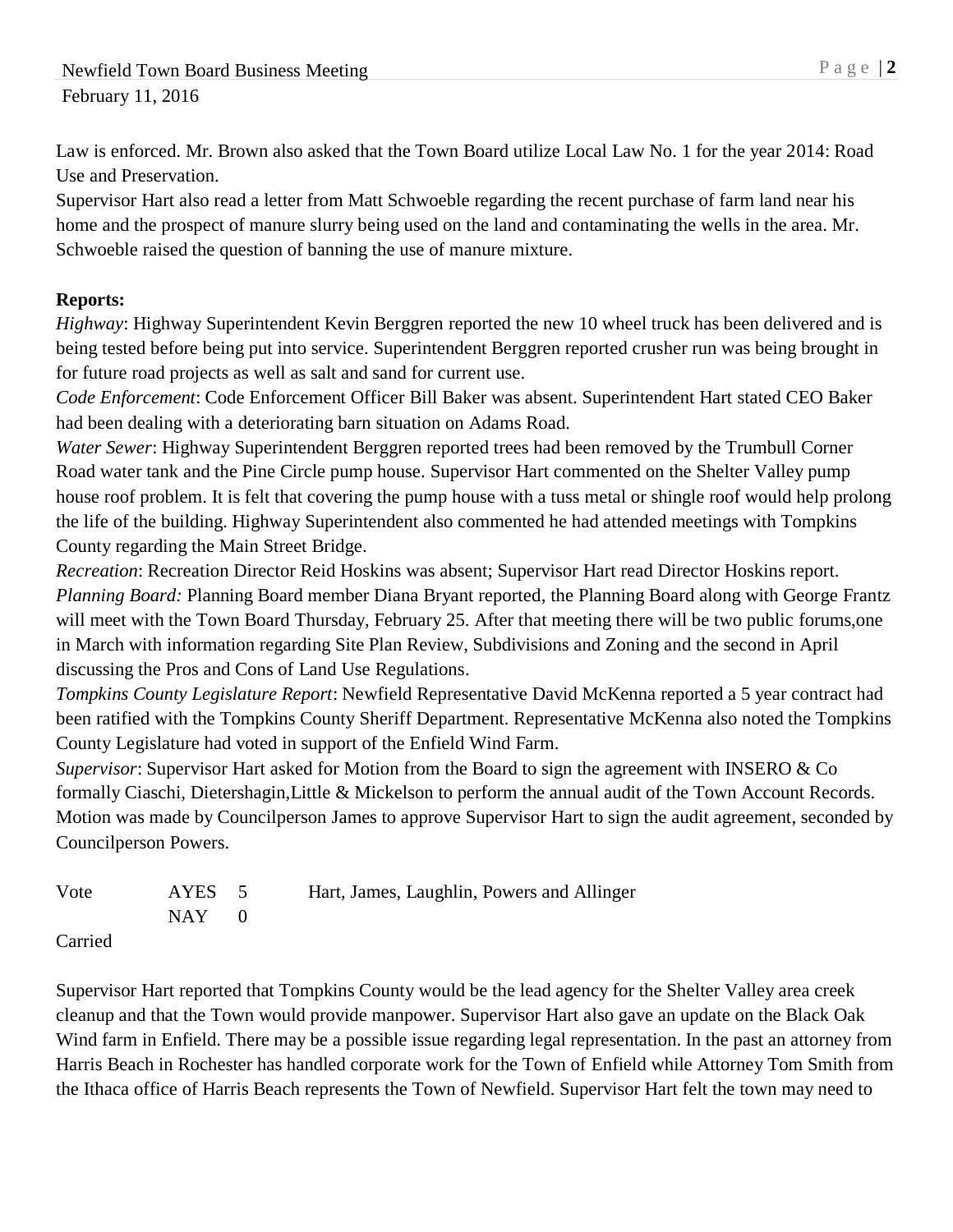have additional council from another firm if there were a problem in the future. Dan Walker is also the Planning Board Chair in the Town of Enfield reviewed what had transpired. Mr. Walker did not feel there was a conflict of interest with Corporate Harris Beach representing the Town of Newfield, and local Harris Beach representing the Town of Newfield.

Supervisor Hart also reported he has spoken to Tompkins County Soil & Water, USGS, NYS DEC and Cornell University regarding the rights of manure slurry spreading. It has been learned that if the property is an Agriculture District there are Right to Farm issues and the NY DEC issues the permits. The Pony Hollow aquifer is a unique unconfined aquifer and the water table comes up to the center of the creek. The wells in the area are shallow wells. Supervisor Hart stated there were funds available for base line water tests for the wells in the area.

### **New Business**

### *Water Tower Update- Dan Walker (LaBella Engineers)*

Mr. Walker stated the construction documents will be presented to the Town Board members at the February 25 meeting. The project will then go out for bid in March 2016. Mr. Walker also stated it had been decided to use 10 inch PVC pipe for replacement from the Van Kirk Road tank down to Main Street.

### **Old Business**

# *Discussion and approval for the Town Supervisor to sign the Agreement between Tompkins County Soil and Water Conservation District and the Town of Newfield*

Motion was made by Councilperson Laughlin to approve the Town Supervisor to sign the Agreement between the Tompkins County Soil and Water District, seconded by Councilperson Powers.

| Vote | AYES 5     | Hart, James, Laughlin, Powers and Allinger |
|------|------------|--------------------------------------------|
|      | $NAY \t 0$ |                                            |

Carried

### *Update on the Sewer Rates*

Supervisor Hart reviewed the process of thought behind the proposed sewer rate he is suggesting. The proposed rate increase would be 56.00/quarter for residential and 64.96/ quarter for the school. The Town Clerk/Water Sewer Billing Clerk asked for clarification regarding how multifamily homes would be billed. This will be discussed more in depth at the February 25, 2016. Supervisor Hart and Dan Walker explained why use of a flat rate charge for the sewer usage opposed to charge based on water consumption.

Discussion and approval of the Year End Budget Modifications

Resolution No. 7- 2016 2016 Year End Budget Modifications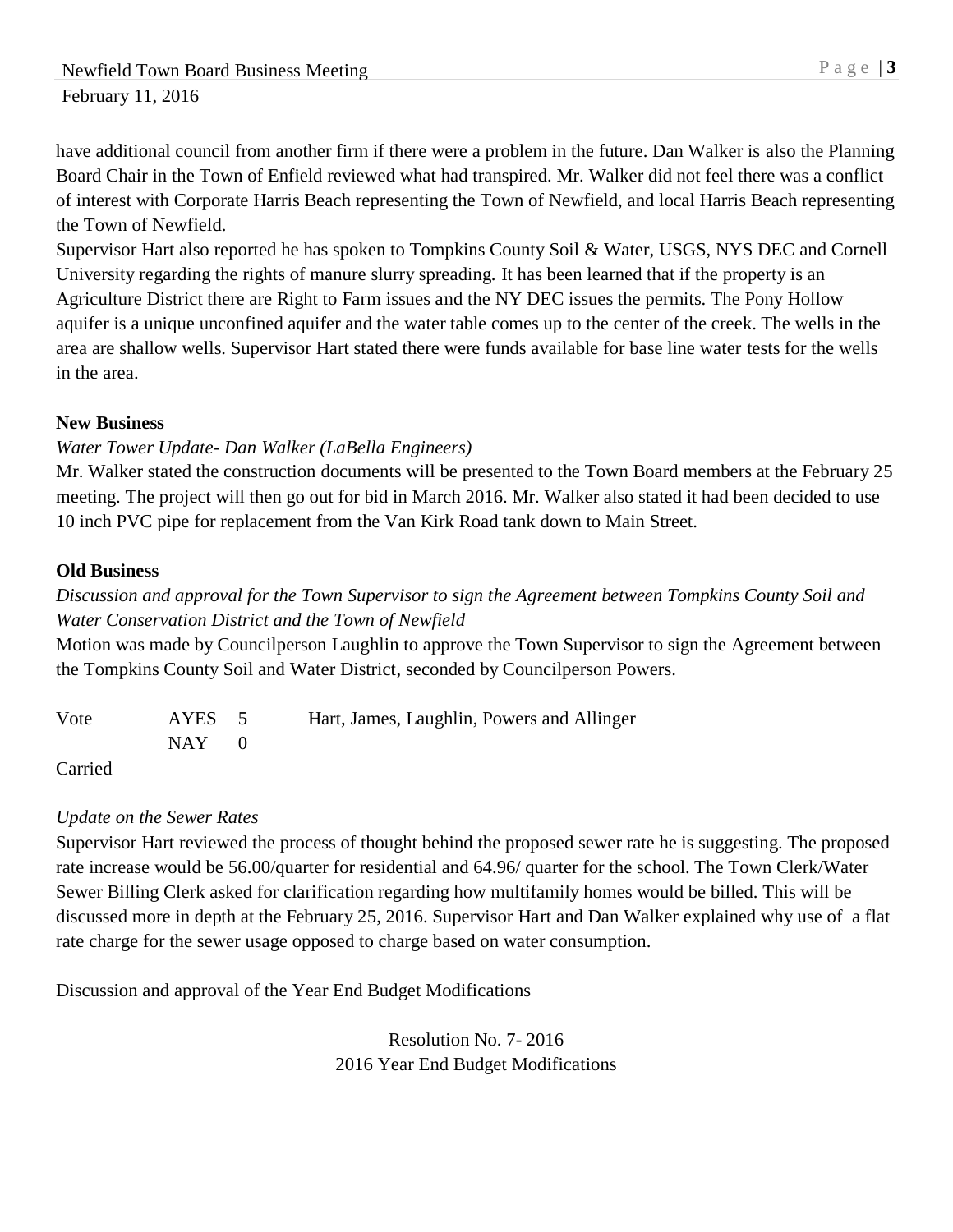Supervisor Hart reviewed the request of the Town Bookkeeper to approve three encumbrances from 2015 to 2016. The bookkeeper also requested an approval of a reduction of \$1800.00 in Water District 2 for a bond interest payment the approval of 2015 year end journal entries/budget modifications. Motion was made by Councilperson Powers to approve Resolution No. 7- 2016, seconded by Councilperson Allinger.

Vote AYES 5 Hart, James, Laughlin, Powers and Allinger  $NAY$  0

Carried

### *Discussion and elimination of the second justice position*

Attorney Smith stated the Town has the option to leave the current position vacant until the next election, and that the Town could reduce the number of town justices to one, subject to permissive referendum.

### **RESOLUTION #8-2016**

### RESOLUTION REGARDING POSITION OF TOWN JUSTICE

WHEREAS, the Town of Newfield received the resignation of Town Justice Becker on December 1, 2015, effective December 31, 2015 creating a vacancy in that office; and,

WHEREAS, Town Law § 60-a(2) permits a town board to reduce the number of town justices by resolution subject to a permissive referendum;

WHEREAS the Town Board, after deliberation, has determined that reducing the number of town justices from two justices to one justice is in the fiscal interest of the Town of Newfield,

NOW, THEREFORE, upon motion duly made by Councilperson Laughlin and seconded by Councilperson Allinger it is

BE IT RESOLVED, as follows:

- 1. The Town hereby resolves to reduce the number of town justices from two to one and hereby resolves to abolish the office of town justice now vacant and formerly held by Town Justice Becker;
- 2. This resolution is subject to a permissive referendum; and,
- 3. The Town Clerk is authorized and directed to post and publish a notice of this resolution in accordance with the requirements of Town Law §90 within ten days. Such notice shall set forth